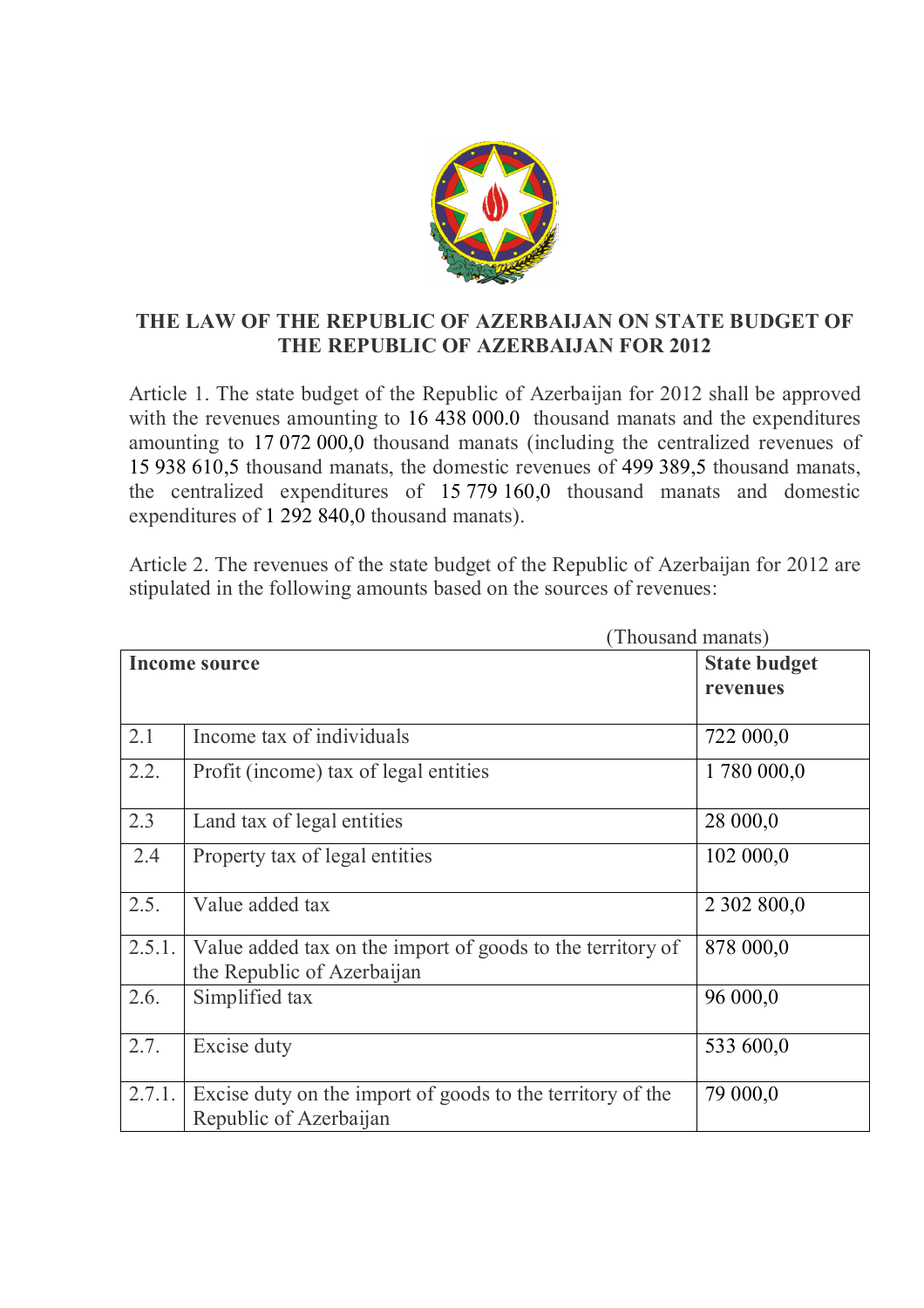| 2.8.   | Road tax                                                                                                                                                                                                 | 39 000,0    |
|--------|----------------------------------------------------------------------------------------------------------------------------------------------------------------------------------------------------------|-------------|
| 2.8.1. | Road tax paid by the owners of motor vehicles of foreign<br>countries                                                                                                                                    | 11 000,0    |
| 2.9.   | Mine tax                                                                                                                                                                                                 | 125 200,0   |
| 2.10.  | Customs duties                                                                                                                                                                                           | 232 000,0   |
| 2.11.  | Revenues from difference between contract (sale) price<br>(export expenditures not included) and domestic retail<br>price of products made<br>in the Republic of Azerbaijan, price of which is regulated | 320 500,0   |
| 2.12.  | Revenues from the credits granted from the budget                                                                                                                                                        | 3 4 1 5 , 0 |
| 2.13.  | Revenues from the lease of state property and the lands<br>occupied by<br>the privatized state enterprises and facilities                                                                                | 2 8 9 4 , 0 |
| 2.14.  | Revenues from the credits granted to the governments of<br>foreign<br>countries                                                                                                                          | 833,0       |
| 2.15.  | Dividends from organizations with the share of state in<br>their stocks                                                                                                                                  | 1 660,0     |
| 2.16.  | Revenues from the State Oil Fund                                                                                                                                                                         | 9 905 000,0 |
| 2.17.  | Revenues from the lease of state property and the lands<br>occupied by the privatized state enterprises and facilities                                                                                   | 5 000,0     |
| 2.18.  | Rentals from the lease of the lands in state ownership                                                                                                                                                   | 5 500,0     |
| 2.19.  | Revenues from the sales of documentary stamps                                                                                                                                                            | 3 000,0     |
| 2.20.  | State dues                                                                                                                                                                                               | 105 000,0   |
| 2.21.  | Revenues to "Security fund of loans borrowed under state<br>guarantee"                                                                                                                                   | 4 5 9 8 , 0 |
| 2.22.  | Other revenues collected by tax agencies                                                                                                                                                                 | 120 000,0   |

Article 3. It shall be determined that the "Motor Roads" Purpose Budget Fund and "Security fund of loans borrowed under state guarantee" are established out of the following sources of revenues:

| 3.1.   | "Motor Roads" Purpose Budget   180 000,0 |          |
|--------|------------------------------------------|----------|
|        | Fund                                     |          |
| 3.1.1. | Road tax                                 | 39 000,0 |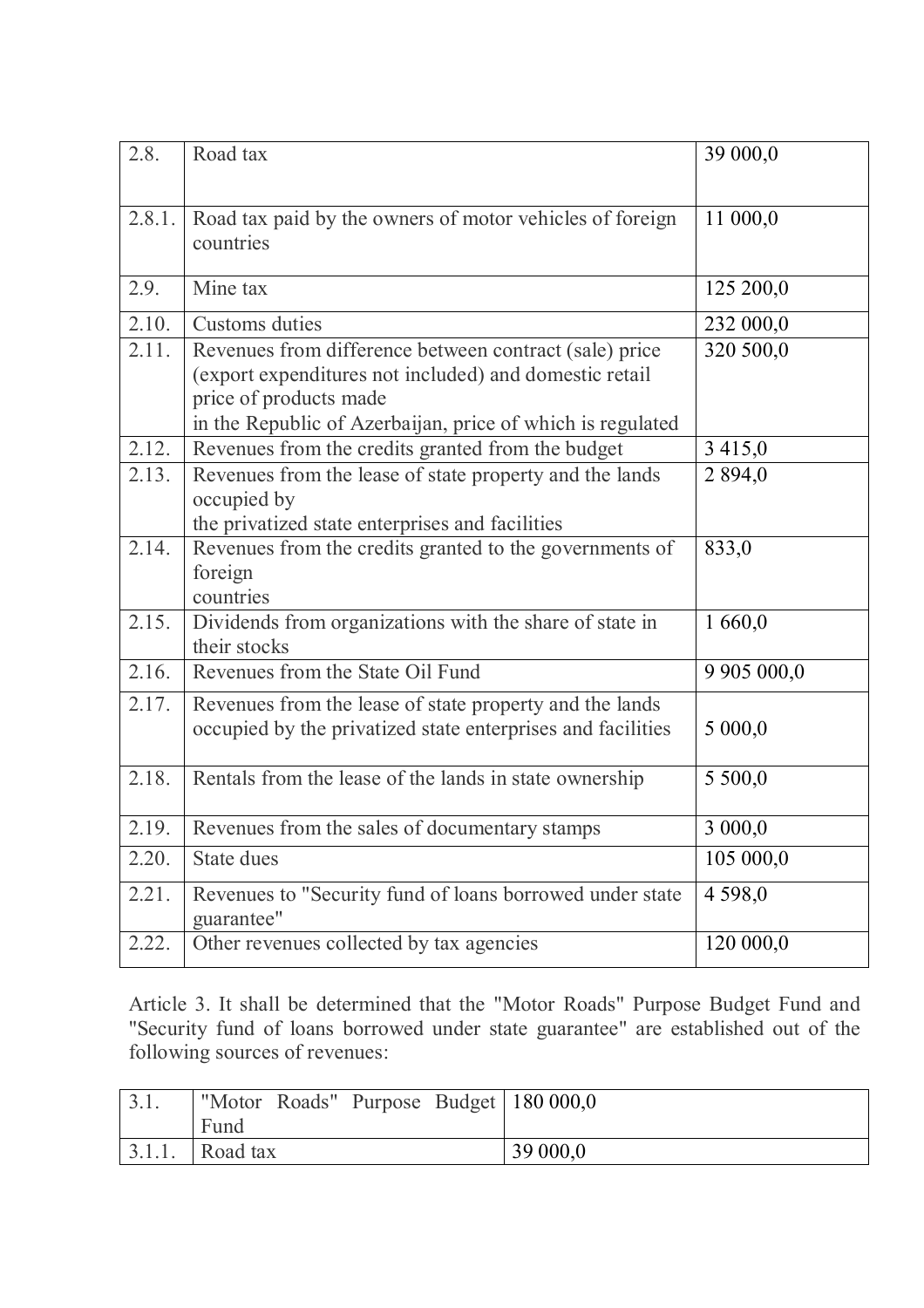| 3.1.2. | Simplified tax paid by the persons                      | 12 000,0    |
|--------|---------------------------------------------------------|-------------|
|        |                                                         |             |
|        | performing<br>passenger                                 |             |
|        | transportation and<br>freight                           |             |
|        | forwarding by means of the                              |             |
|        | vehicles in their ownership or use                      |             |
| 3.1.3. | Excise duties applied to the $\vert 53070,0 \rangle$    |             |
|        | imported cars                                           |             |
| 3.1.4. | Customs duties applied to the $\vert 51\,500,0 \rangle$ |             |
|        | imported motor vehicles                                 |             |
| 3.1.5. | State due charged for the issue of                      |             |
|        | the authorization regulating the                        | $12\,430,0$ |
|        | international motor transportations                     |             |
|        | in the territory of the Republic of                     |             |
|        | Azerbaijan                                              |             |
| 3.1.6. | State due charged for the annual                        | 12 000,0    |
|        | technical inspection of vehicles,                       |             |
|        | including motor vehicles, trailers                      |             |
|        | and semi-trailers                                       |             |
| 3.2.   |                                                         |             |
|        | "Security fund of loans borrowed   100 000,0"           |             |
|        | under state guarantee"                                  |             |
| 3.2.1. | Revenues from the<br>credits                            | 2 8 9 4 , 0 |
|        | borrowed from<br>the<br>credit                          |             |
|        | organizations under the<br>state                        |             |
|        | guarantee of the Republic of                            |             |
|        | Azerbaijan                                              |             |
| 3.2.2. | Revenues to "Security fund of $ 4598,0$                 |             |
|        | borrowed<br>under<br>loans<br>state                     |             |
|        | guarantee"                                              |             |
| 3.2.3. | Funds allotted from centralized                         | 92 508,0    |
|        | incomes of state budget except                          |             |
|        | revenues envisaged in<br>articles                       |             |
|        | 2.13., 2.21. and 3.1.1.-3.1.6 of the                    |             |
|        | Law of the Republic of Azerbaijan                       |             |
|        | "On state budget of the Republic                        |             |
|        |                                                         |             |
|        | of Azerbaijan for 2012"                                 |             |

Article 4. Tax revenues to the state budget of the Republic of Azerbaijan for 2012 are calculated based on the tax rates stipulated in the Tax Code of the Republic of Azerbaijan.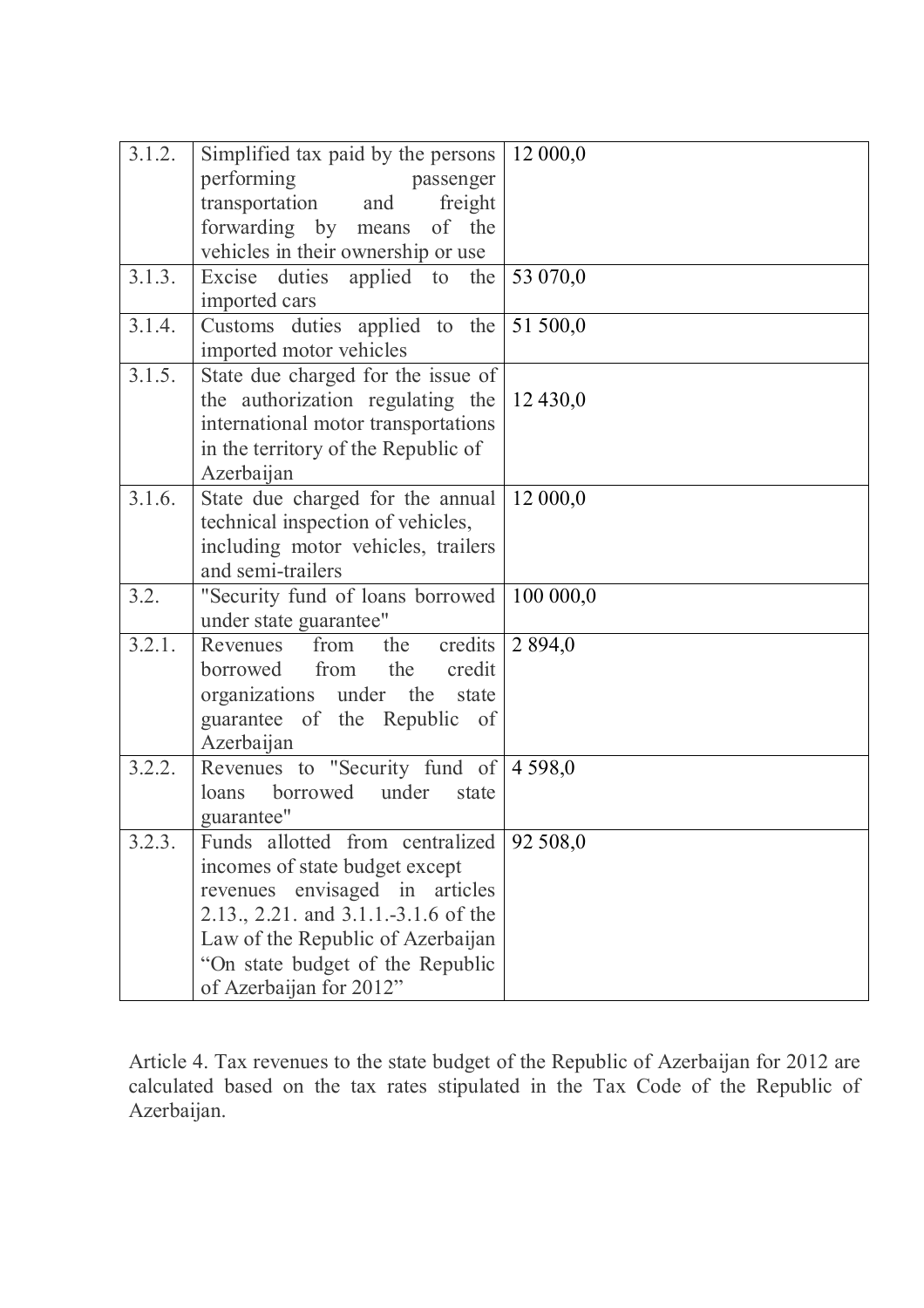Article 5. A duty amounting to 30 percent is imposed on the variance between the contracting (sales) price (excluding the export expenses) and the domestic wholesale price during the export of the goods produced in the Republic of Azerbaijan and the price-regulated goods. Duty for the reporting period is the calendar month. Article 6. The centralized revenues of the state budget of the Republic of Azerbaijan for 2012 are established out of the allocations from the following sources based on the specified standards:

6.1. Revenues on Baku City (excluding the revenues relevant to "Motor Roads" Purpose Budget Fund) - 97,49 percent

6.2. Revenues from the following sources:

Customs duties, value added tax and excise duties for the import of goods to the territory of the Republic of Azerbaijan (excluding those collected by the customs authorities of the Autonomous Republic of Nakhchivan), revenues from the lease of state property and the lands occupied by the privatizedstate enterprises and facilities, revenues from the credits granted to the governments of foreign countries, dividends from organizations with the share of state in their stocks, revenues from the credits borrowed from the credit organizations under the state guarantee of the Republic of Azerbaijan, revenues from the State Oil Fund, revenues from the sales of documentary stamps, revenues of the credits granted from the budget, revenues to "Security fund of loans borrowed under state guarantee", revenues of the "Motor Roads" Purpose Budget Fund - 100,0 percent Article 7. The following are included into the local revenues of cities and regions:

7.1. Baku City – 2.51percent of revenues by Baku City (excluding the revenues relevant to "Motor Roads" Purpose Budget Fund)

7.2. Other cities and regions (excluding the revenues relevant to "Motor Roads" Purpose Budget Fund) - 100 percent of revenues by other cities and regions, as well as income, property and land taxes of individuals operating in a centralized manner in the cities and regions.

Article 8. Expenditures of the state budget of the Republic of Azerbaijan for 2012 are assigned to the following purposes at the sectional and sub-sectional levels of the functional classification:

| Indicators of expenditures | <b>Amount</b>                                                        |                 |
|----------------------------|----------------------------------------------------------------------|-----------------|
|                            |                                                                      | (manats)        |
| 8.1                        | <b>General Public Services</b>                                       | 1.202.486.834,0 |
| $8.1.1$ .                  | expenditures related to the maintenance of legislative 341.418.084,0 |                 |
|                            | and executive powers and local self-government                       |                 |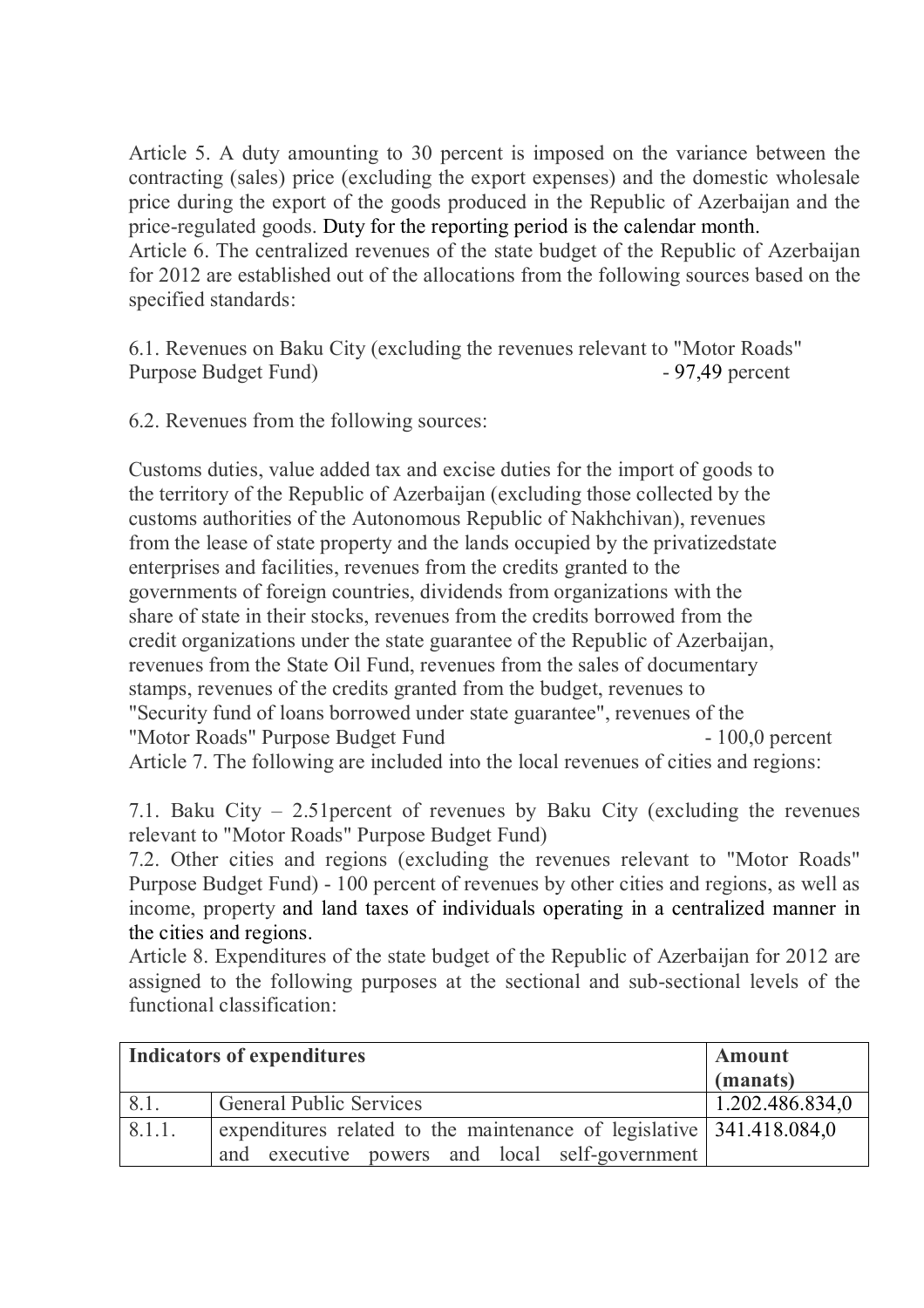|        | authorities                                              |                 |
|--------|----------------------------------------------------------|-----------------|
| 8.1.2. | expenditures related to membership fees to international | 100.578.169,0   |
|        | organizations                                            |                 |
| 8.1.3. | expenditures related to science                          | 123.367.974,0   |
| 8.1.4. | expenditures of general public services not relevant to  | 11.581.294,0    |
|        | other categories                                         |                 |
| 8.1.5. | expenditures related to servicing of public debts and    | 362.411.313,0   |
|        | liabilities                                              |                 |
| 8.1.6. | subsidies to local (municipal) budgets                   | 5.000.000,0     |
| 8.1.7. | Subsidies to the budget of the Autonomous Republic of    | 258.130.000,0   |
|        | Nakhchyvan                                               |                 |
|        |                                                          |                 |
|        |                                                          |                 |
| 8.2.   | Defence                                                  | 1.381.425.503,0 |
| 8.2.1. | defence forces                                           | 1.284.647.004,0 |
| 8.2.2. | national security                                        | 91.415.111,0    |
| 8.2.3. | applied researches in the field of defence and security  | 2.397.147,0     |
| 8.2.4. | expenditures not relevant to other categories            | 2.966.241,0     |
|        |                                                          |                 |
| 8.3.   | Judicial authority, law enforcement and prosecutive      | 945.140.182,0   |
|        | jurisdiction                                             |                 |
| 8.3.1. | judicial authority                                       | 44.411.956,0    |
| 8.3.2. | law enforcement                                          | 777.538.218,0   |
| 8.3.3. | prosecutive jurisdiction                                 | 53.110.986,0    |
| 8.3.4. | expenditures not relevant to other categories            | 70.079.022,0    |
|        |                                                          |                 |
| 8.4.   | Education                                                | 1.582.937.213,0 |
| 8.4.1. | preschool and primary education                          | 96.408.750,0    |
| 8.4.2. | incomplete and secondary education                       | 740.223.717,0   |
| 8.4.3. | boarding and special schools                             | 51.464.065,0    |
| 8.4.4. | technical vocational schools and lyceums                 | 73.533.724,0    |
| 8.4.5. | higher education                                         | 116.950.441,0   |
| 8.4.6. | applied researches in the field of education             | 5.180.324,0     |
| 8.4.7. | other services in the field of education                 | 499.176.192,0   |
|        |                                                          |                 |
| 8.5.   | Public Health                                            | 658.709.337,0   |
| 8.5.1. | polyclinics and outpatient departments                   | 87.889.706,0    |
| 8.5.2. | hospitals                                                | 275.296.358,0   |
| 8.5.3. | other services in the field of public health             | 5.506.911,0     |
| 8.5.4. | applied researches in the field of public health         | 3.745.550,0     |
| 8.5.5. | other services relevant to the public health             | 286.270.812,0   |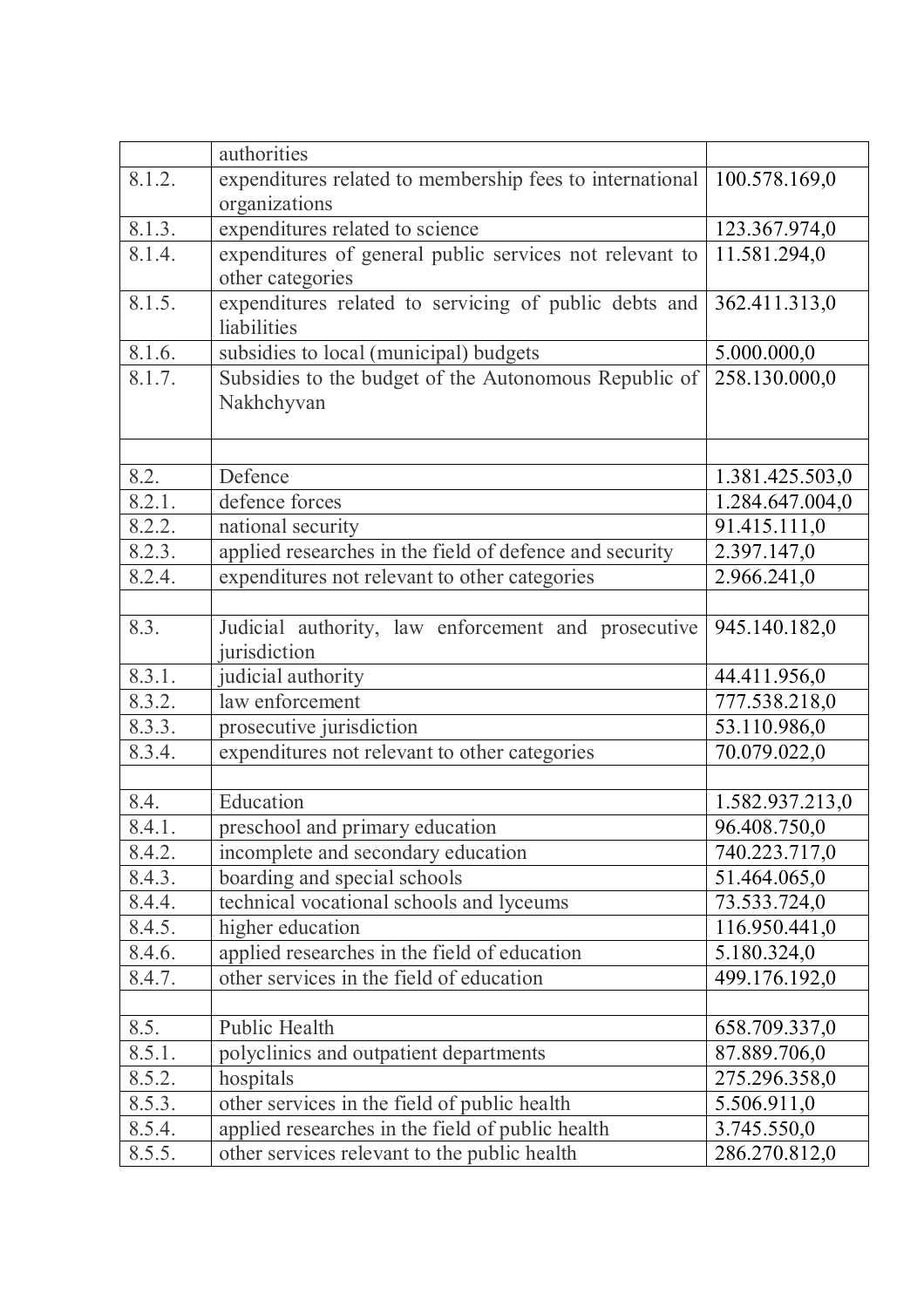| 8.6.     | Social Protection and Social Security                 | 1.785.788.168,0 |
|----------|-------------------------------------------------------|-----------------|
| 8.6.1.   | social protection expenditures                        | 1.765.527.651,0 |
| 8.6.1.1. | Allocations (transferts) from the state budget to the | 1.044.300.000,0 |
|          | <b>State Social Protection</b>                        |                 |
|          | Fund of the Republic of Azerbaijan                    |                 |
| 8.6.2.   | social security expenditures                          | 20.260.517,0    |
|          |                                                       |                 |
| 8.7.     | Culture, Art, Information, Physical Training<br>and   |                 |
|          | activities in the                                     | 254.777.758,0   |
|          | fields not relevant to other categories               |                 |
| 8.7.1.   | activities in the field of art and culture            | 125.404.861,0   |
| 8.7.2.   | radio, television and publication                     | 59.022.998,0    |
| 8.7.3.   | physical training, youth policy and tourism           | 57.088.373,0    |
| 8.7.4.   | activities not relevant to other categories           | 13.261.526,0    |
|          |                                                       |                 |
| 8.8.     | Housing and communal services                         | 344.433.872,0   |
| 8.8.1.   | housing services                                      | 68.577.370,0    |
|          |                                                       |                 |
| 8.8.2.   | communal services                                     | 263.932.072,0   |
|          |                                                       |                 |
| 8.8.3.   | water industry                                        | 11.460.871,0    |
|          |                                                       |                 |
| 8.8.4.   | other services relevant to housing and communal       | 463.559,0       |
|          | services                                              |                 |
|          |                                                       |                 |
| 8.9.     | Agriculture, Forestry,<br>Hunting<br>Fishery,<br>and  |                 |
|          | <b>Environmental Protection</b>                       | 472.735.785,0   |
|          |                                                       |                 |
|          |                                                       |                 |
| 8.9.1.   | agriculture                                           | 450.457.875,0   |
|          |                                                       |                 |
| 8.9.2.   | forestry                                              | 9.754.270,0     |
|          |                                                       |                 |
| 8.9.3.   | fishery and hunting                                   | 2.086.446,0     |
|          |                                                       |                 |
| 8.9.4.   | environmental protection                              | 3.620.557,0     |
|          |                                                       |                 |
| 8.9.5.   | hydrometeorological activities                        | 6.816.637,0     |
|          |                                                       |                 |
|          |                                                       |                 |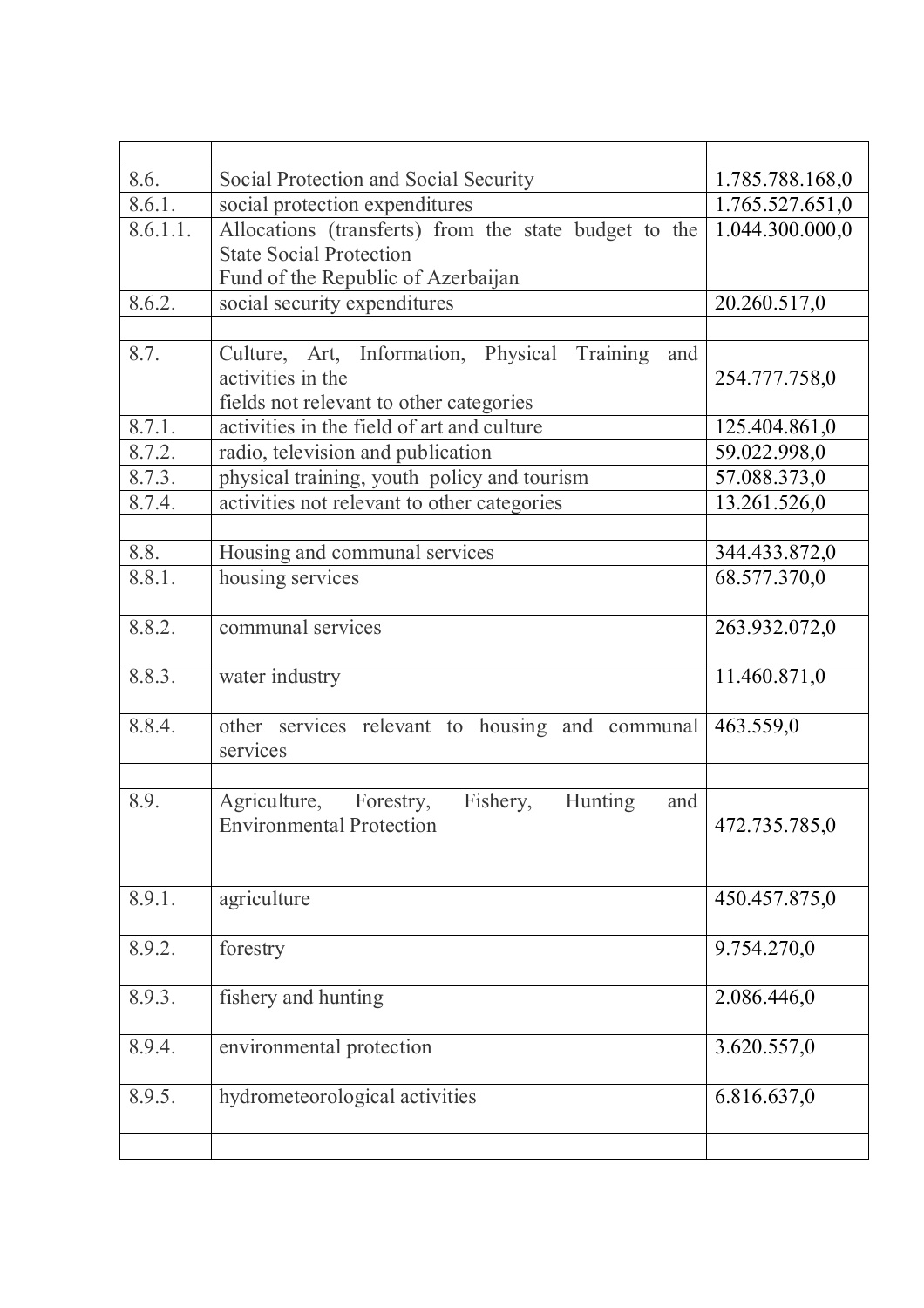| 8.10.            | Industry, Construction and Minerals                                    | 5.794.110.679,0                  |
|------------------|------------------------------------------------------------------------|----------------------------------|
| 8.10.1.          | construction                                                           | 5.777.100.000,0                  |
| 8.10.1.1.        | state capital investment (investment expenditures)                     | 5.774.100.000,0                  |
| 8.10.2.          | minerals                                                               | 15.010.679,0                     |
| 8.10.3.          | Geodesy and cartography                                                | 2.000.000,0                      |
| 8.11.            | <b>Transport and Communication</b>                                     | 87.910.935,0                     |
| 8.11.1.          | transport                                                              | 70.300.654,0                     |
| 8.11.2.          | communication                                                          | 17.610.281,0                     |
|                  |                                                                        |                                  |
| 8.12.            | <b>Economic Activities</b>                                             | 185.866.150,0                    |
| 8.12.1.          | economic and commercial activities                                     | 35.000.000,0                     |
| 8.12.2.          | other fields of economic activities                                    | 20.000.000,0                     |
| 8.12.3.          | diversified development projects                                       | 129.990.150,0                    |
| 8.12.4.          | practices and applied researches in economic activities                | 876.000,0                        |
|                  |                                                                        |                                  |
| 8.13.<br>8.13.1. | Services not relevant to the main sections                             | 2.375.677.584,0<br>280.000.000,0 |
| 8.13.1.1.        | special-purpose funds<br>"Motor Roads" Purpose Budget Fund             | 180.000.000,0                    |
| 8.13.1.2.        | "Security fund of loans borrowed under state guarantee"                | 100.000.000,0                    |
| 8.13.2.          | reserve funds                                                          | 800.000.000,0                    |
| 8.13.2.1.        | of the President of the<br>Fund<br>Republic<br>Reserve<br>ofAzerbaijan | 300.000.000,0                    |
| 8.13.2.2.        | Reserve Fund of the State Budget                                       | 500 000 000,0                    |
| 8.13.3.          | other expenditures not relevant to the main sections                   | 1.295.677.584,0                  |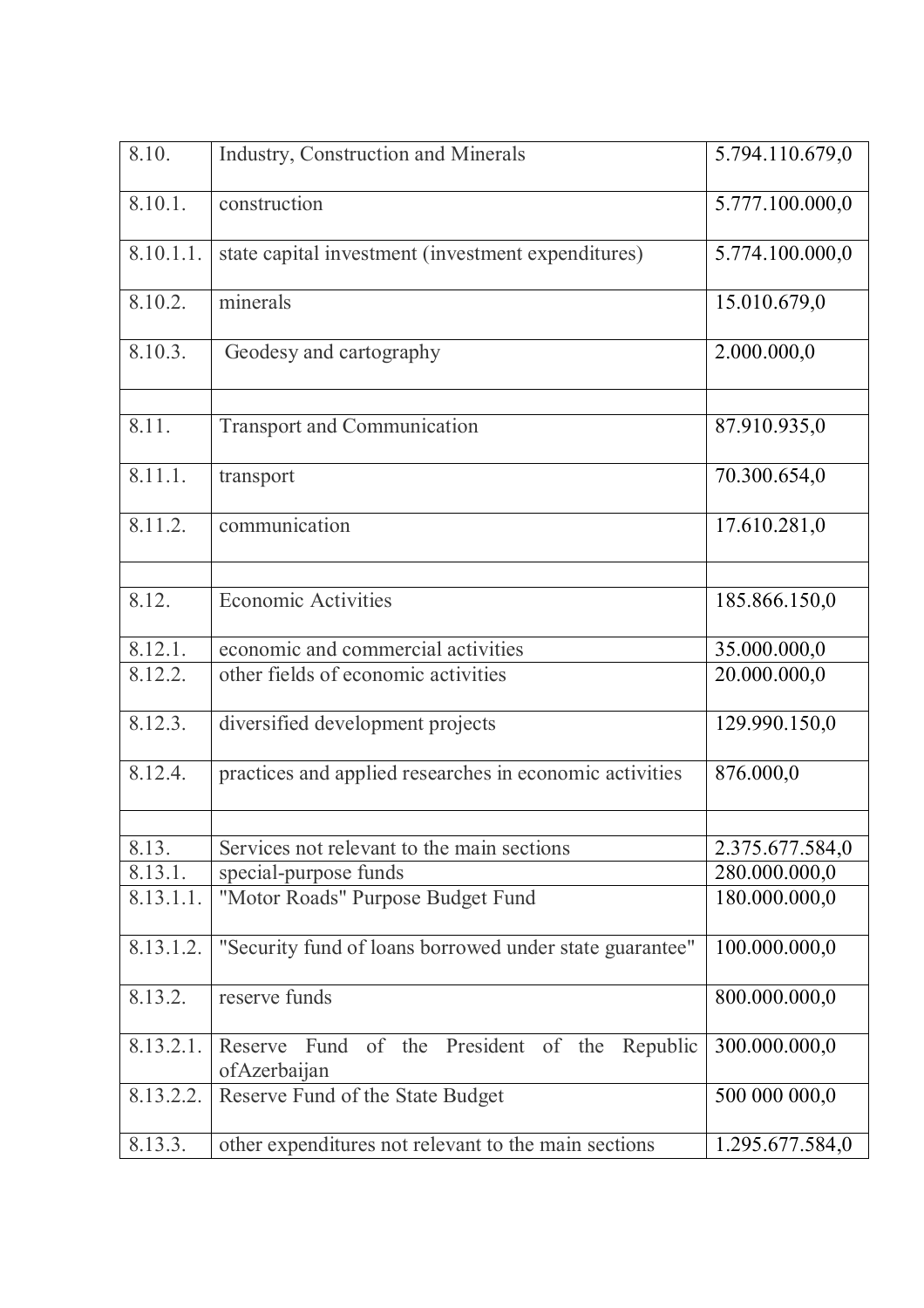Article 9. The expenditures of the state budget of the Republic of Azerbaijan for 2012 shall be approved at the level of the paragraphs of functional and economic classification in the amounts stipulated in the appendix to the present law.

Article 10. The revenues on the cities and regions of the Republic of Azerbaijan 5.311.600.000,0 manats, including of local revenues of the cities and regions 499.389.452,0 manats, of the "Motor Roads" Purpose Budget Fund, shall be approved in the amount of 64.430.000,0 manats, the local expenditures in the amount of 1.290.840.000,0 manats, and the funds allocated from the centralized expenditures for regulation of local revenues and expenditures in the amount of 791.450.548,0 manats. The off-budget revenues of the organizations financed out of the local expenditures of the mentioned cities and regions shall be approved to be 2.000.000,0 manats.

(manats)

| $\#$             |             |            |                                                           |                          |             | (Indiaco)         |
|------------------|-------------|------------|-----------------------------------------------------------|--------------------------|-------------|-------------------|
|                  | Cities and  | Revenues   |                                                           |                          | Expenditure | Funds             |
|                  | regions     | total      | Including                                                 | Including                |             | allocated from    |
|                  |             |            | centralized                                               | amount                   |             | the<br>from       |
|                  |             |            | amount                                                    | relevant to              |             | centralized       |
|                  |             |            | relevant to                                               | the "Motor               |             | expenditures      |
|                  |             |            | the local                                                 | Roads"                   |             | for regulation    |
|                  |             |            | revenues of                                               | Purpose                  |             | $\sigma$<br>local |
|                  |             |            | the cities and                                            | <b>Budget Fund</b>       |             | and<br>revenues   |
|                  |             |            | regions                                                   |                          |             | expenditures      |
|                  | Cities      |            |                                                           |                          |             |                   |
| 1.               | Baku        | 4 897 227  | 122 237 452                                               | 27 209 000               | 122 237 452 |                   |
|                  |             | 000        |                                                           |                          |             |                   |
| 2.               | Ganca       | 24 609 000 | 23 688 000                                                | 921 000                  | 53 835 405  | 30 147 405        |
| $\overline{3}$ . | Sumgayit    | 62 496 000 | 60 743 000                                                | 1753 000                 | 60 743 000  |                   |
| $\overline{4}$ . | Lankaran    | 13 048 000 | 12 516 000                                                | 532 000                  | 29 827 564  | 17 311 564        |
| 5.               | Shaki       | 11 986 000 | 11 162 000                                                | 824 000                  | 31 365 997  | 20 203 997        |
| 6.               | Yevlakh     | 8 366 000  | 7 524 000                                                 | 842 000                  | 20 322 733  | 12 798 733        |
| 7.               | Mingachevir | 9 202 000  | 8 900 000                                                 | 302 000                  | 26 910 519  | 18 010 519        |
|                  |             |            |                                                           |                          |             |                   |
| 8.               | Shirvan     | 10 722 000 | 10 238 000                                                | 484 000                  | 14 887 622  | 4 649 622         |
| 9.               | Naftalan    | 996 000    | 956 000                                                   | 40 000                   | 3 012 994   | 2 056 994         |
| 10.              | Khankandi   |            |                                                           |                          |             |                   |
|                  | Regions     | 4996600000 | 340000004                                                 | 230000299944<br>22055699 |             |                   |
|                  |             |            |                                                           |                          |             |                   |
| 11.              | Absheron    |            | 933300000000040550000249994033000059994542006669923794000 |                          |             | 34 000            |
| 12.              | Aghjabadi   | 5 072 000  | 4 840 000                                                 | 232 000                  | 21 089 603  | 16 249 603        |
| 13.              | Aghdam      | 4 656 000  | 4 4 6 2 0 0 0                                             | 194 000                  | 32 386 608  | 27 924 608        |
| 14.              | Aghdash     | 3 868 000  | 3708 000                                                  | 160 000                  | 17 569 083  | 13 861            |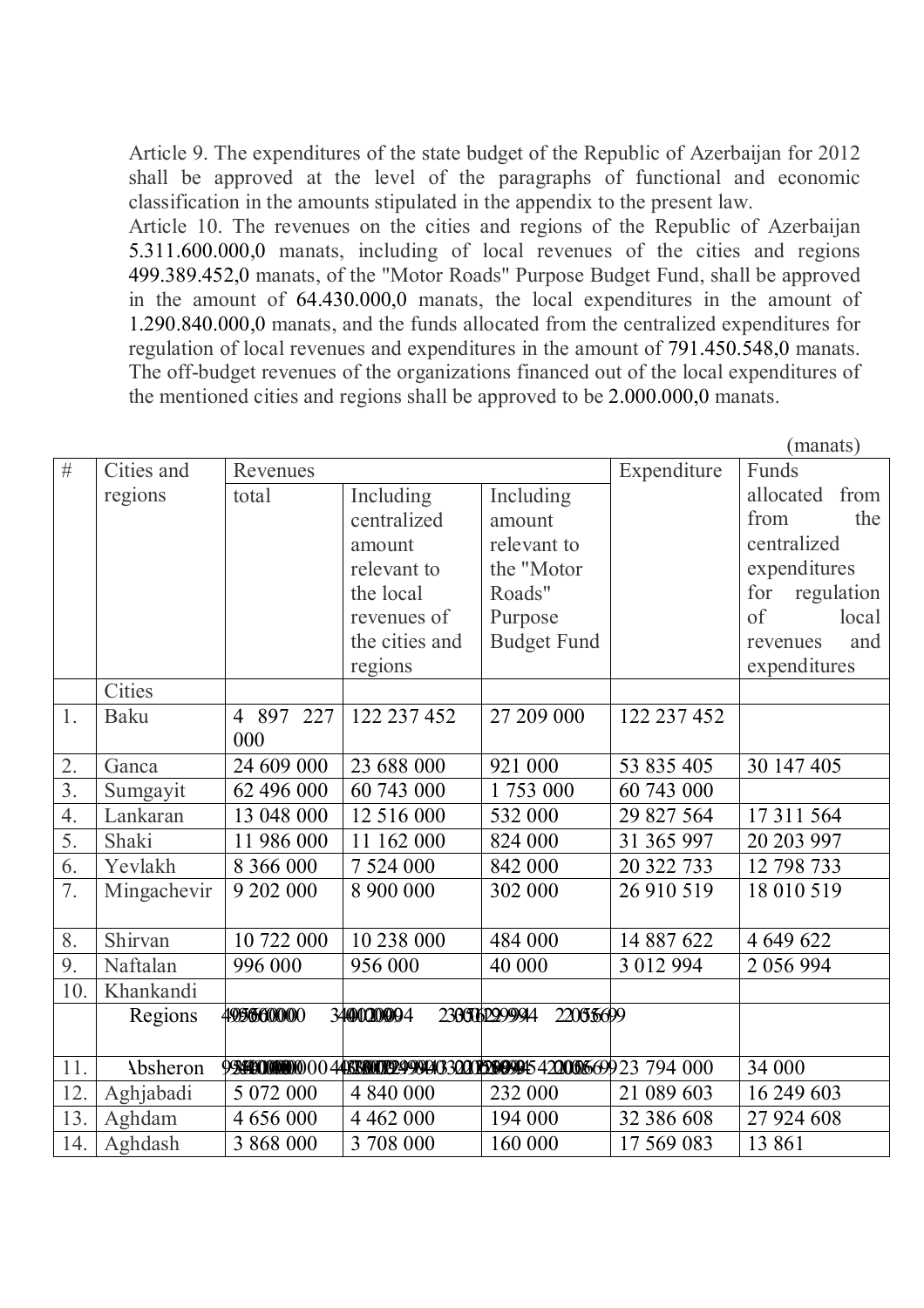|     | 15. Aghstafa | 3 550 000     | 3 3 6 4 0 0 0 | 186 000       | 14 816 051    | 11 452 051    |
|-----|--------------|---------------|---------------|---------------|---------------|---------------|
| 16. | Aghsu        | 2 890 000     | 2 734 000     | 156 000       | 11 911 454    | 9 177 454     |
| 17. | Astara       | 7728 000      | 2 296 000     | 5 432 000     | 16 352 561    | 14 056 561    |
| 18. | Balakan      | 3 932 000     | 3 050 000     | 882 000       | 13 904 431    | 10 854 431    |
| 19. | Beylagan     | 3 542 000     | 3 400 000     | 142 000       | 14 174 206    | 10 774 206    |
| 20. | Barda        | 8 290 000     | 7996000       | 294 000       | 27 258 382    | 19 262 382    |
| 21. | Bilasuvar    | 4 130 000     | 3 174 000     | 956 000       | 14 032 677    | 10 858 677    |
| 22. | Jabrayil     | 1 016 000     | 902 000       | 114 000       | 11 461 473    | 10 559 473    |
| 23. | Jalilabad    | 6 442 000     | 6 088 000     | 354 000       | 29 145 169    | 23 057 169    |
|     |              |               |               |               |               |               |
| 24. | Dashkasan    | 1 900 000     | 1 848 000     | 52 000        | 10 595 445    | 8 747 445     |
| 25. | Fuzuli       | 4 644 000     | 4 544 000     | 100 000       | 26 706 931    | 22 162 931    |
| 26. | Gadabay      | 3 000 000     | 2 856 000     | 144 000       | 22 782 923    | 19 926 923    |
| 27. | Goranboy     | 3 850 000     | 3 632 000     | 218 000       | 21 825 767    | 18 193 767    |
| 28. | Goychay      | 6 218 000     | 6 0 20 0 00   | 198 000       | 19 064 189    | 13 044 189    |
| 29. | Goygol       | 3 752 000     | 3 560 000     | 192 000       | 12 917 393    | 9 357 393     |
| 30. | Hajygabul    | 3 518 000     | 3 340 000     | 178 000       | 9726056       | 6 38 6 05 6   |
|     |              |               |               |               |               |               |
| 31. | Khachmaz     | 13 784 000    | 12 266 000    | 1 5 1 8 0 0 0 | 26 205 268    | 13 939 268    |
| 32. | Khizi        | 1 468 000     | 1 448 000     | 20 000        | 4 9 4 6 3 8 4 | 3 498 384     |
|     |              |               |               |               |               |               |
| 33. | Khojali      | 300 000       | 280 000       | 20 000        | 3 267 115     | 2987115       |
| 34. | Khojavand    | 564 000       | 534 000       | 30 000        | 4 690 469     | 4 156 469     |
| 35. | Imishli      | 6 5 14 0 00   | 6 272 000     | 242 000       | 17 588 098    | 11 316 098    |
| 36. | Ismayilli    | 3 830 000     | 3 632 000     | 198 000       | 18 218 121    | 14 586 121    |
| 37. | Kalbajar     | 1 098 000     | 1 068 000     | 30 000        | 17 910 428    | 16 842 428    |
| 38. | Kurdamir     | 4 472 000     | 4 294 000     | 178 000       | 16 143 602    | 11 849 602    |
| 39. | Gakh         | 2 980 000     | 2 850 000     | 130 000       | 14 912 108    | 12 062 108    |
| 40. | Gazakh       | 4 3 8 2 0 0 0 | 4 088 000     | 294 000       | 17 537 630    | 13 449 630    |
| 41. | Gabala       | 8 144 000     | 7896000       | 248 000       | 17 276 825    | 9 3 8 0 8 2 5 |
| 42. | Gobustan     | 2 310 000     | 2 2 1 8 0 0 0 | 92 000        | 7 3 24 4 22   | 5 106 422     |
| 43. | Guba         | 12 400 000    | 12 052 000    | 348 000       | 25 560 252    | 13 508 252    |
| 44. | Gubadli      | 3 100 000     | 2 983 000     | 117 000       | 9 340 108     | 6 3 5 7 1 0 8 |
| 45. | Gusar        | 5 172 000     | 4 9 8 2 0 0 0 | 190 000       | 16 871 623    | 11 889 623    |
| 46. | Lachin       | 1858000       | 1778 000      | 80 000        | 19 283 225    | 17 505 225    |
| 47. | Lerik        | 1 648 000     | 1 566 000     | 82 000        | 15 382 210    | 13 816 210    |
| 48. | Masalli      | 7 154 000     | 6792000       | 362 000       | 23 277 520    | 16 485 520    |
| 49. | Neftchala    | 4 094 000     | 3 944 000     | 150 000       | 14 162 339    | 10 218 339    |
| 50. | Oghuz        | 2 100 000     | 1982000       | 118 000       | 9721806       | 7739806       |
| 51. | Saatli       | 5 660 000     | 5 5 5 4 0 0 0 | 106 000       | 16 285 580    | 10 731 580    |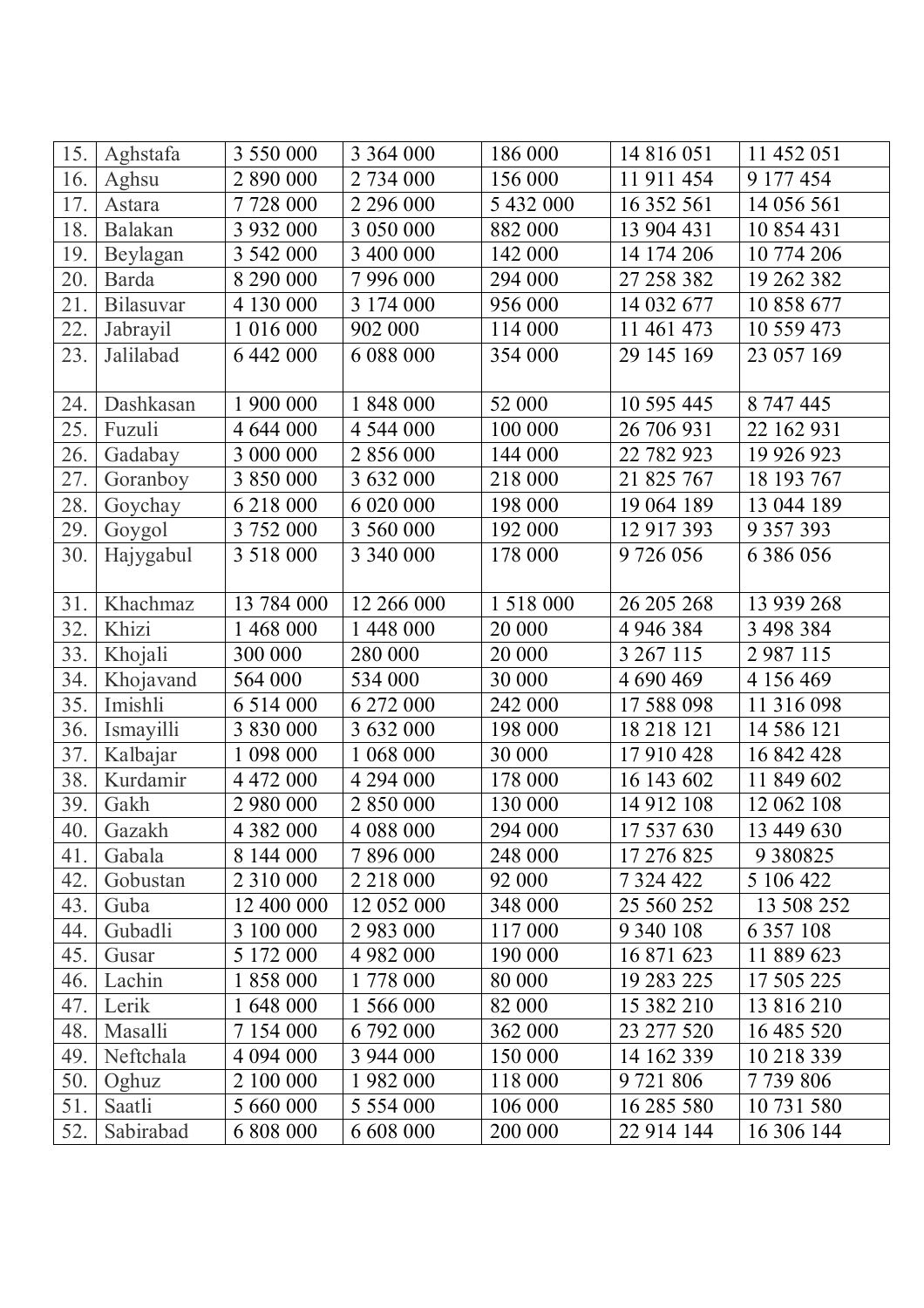|     |               | 000                          |               |            |                           |             |
|-----|---------------|------------------------------|---------------|------------|---------------------------|-------------|
|     | <b>Total:</b> | 311<br>600<br>$\overline{5}$ | 499 389 452   | 64 430 000 | 1 290 840 000 791 450 548 |             |
|     |               |                              |               |            |                           |             |
| 66. | Zardab        | 2 442 000                    | 2 370 000     | 72 000     | 12 356 336                | 9986336     |
| 65. | Zangilan      | 1 082 000                    | 1 0 5 4 0 0 0 | 28 000     | 7 6 5 3 4 5 6             | 6 599 456   |
| 64. | Zagatala      | 6 528 000                    | 6 2 3 4 0 0 0 | 294 000    | 21 814 929                | 15 580 929  |
| 63. | Yardimli      | 1 548 000                    | 1 474 000     | 74 000     | 11 731 353                | 10 257 353  |
| 62. | <b>U</b> jar  | 3 100 000                    | 2 980 000     | 120 000    | 13 751 988                | 10 771 988  |
| 61. | Tovuz         | 9 100 000                    | 5 068 000     | 4 032 000  | 29 613 834                | 24 545 834  |
| 60. | Tartar        | 3 200 000                    | 3 102 000     | 98 000     | 12 809 921                | 9 707 921   |
| 59. | Shusha        | 1 200 000                    | 960 000       | 240 000    | 6 208 663                 | 5 248 663   |
| 58. | Shamkir       | 6 776 000                    | 6 258 000     | 518 000    | 33 358 571                | 27 100 571  |
| 57. | Shamakhi      | 6 3 1 6 0 0 0                | 6 0 74 0 00   | 242 000    | 19 436 541                | 13 362 541  |
| 56. | Shabran       | 3 736 000                    | 3 622 000     | 114 000    | 9 9 5 0 8 3 3             | 6 3 28 8 33 |
| 55. | Siyazan       | 2 948 000                    | 2 888 000     | 60 000     | 6 9 73 0 61               | 4 085 061   |
| 54. | Samukh        | 2 360 000                    | 2 2 5 2 0 0 0 | 108 000    | 10 701 248                | 8 449 248   |
| 53. | Salyan        | 6 6 2 6 0 0 0                | 6 3 9 4 0 0 0 | 232 000    | 21 002 301                | 14 608 301  |

Article 11. Regulation of expenditures for Baku City envisaged in Article 10 of this law is carried out by corresponding executive power body by increasing and decreasing, respectively not more than 2 percent-item, the norms of allocation from Baku City incomes envisaged in articles 6.1 and 7.1 of this law to the state budget centralized incomes and Baku City local incomes.

Article 12. The amounts of the payments under the domestic and foreign public debts of the Republic of Azerbaijan in 2012 shall be approved as follows:

|                                      | (manats)      |  |
|--------------------------------------|---------------|--|
| 12.1. under the domestic public debt | 126.466.004,0 |  |
| 12.1.1. repayment of interests       | 126.466.004,0 |  |
| 12.1.2. repayment of principals      | 96.176.080,0  |  |
| 12.2. under the external public debt | 235.945.309,0 |  |
| 12.2.1. repayment of interests       | 121.109.537,0 |  |
| 12.2.2. repayment of principals      | 114.835.772,0 |  |
|                                      |               |  |

Article 13. The upper limit of the domestic public debts of the Republic of Azerbaijan in 2012 shall be approved to be 1 200 000,0 thousand manats and the upper limit of the foreign public debts shall be approved to be 2 000 000,0 thousand manats.

Article 14. In accordance with Article 7 of Law of the Republic of Azerbaijan 'On budget system', in the course of fulfillment of state budget, the secured expenditure items shall be financed in the first turn, and the expenditures stipulated in other